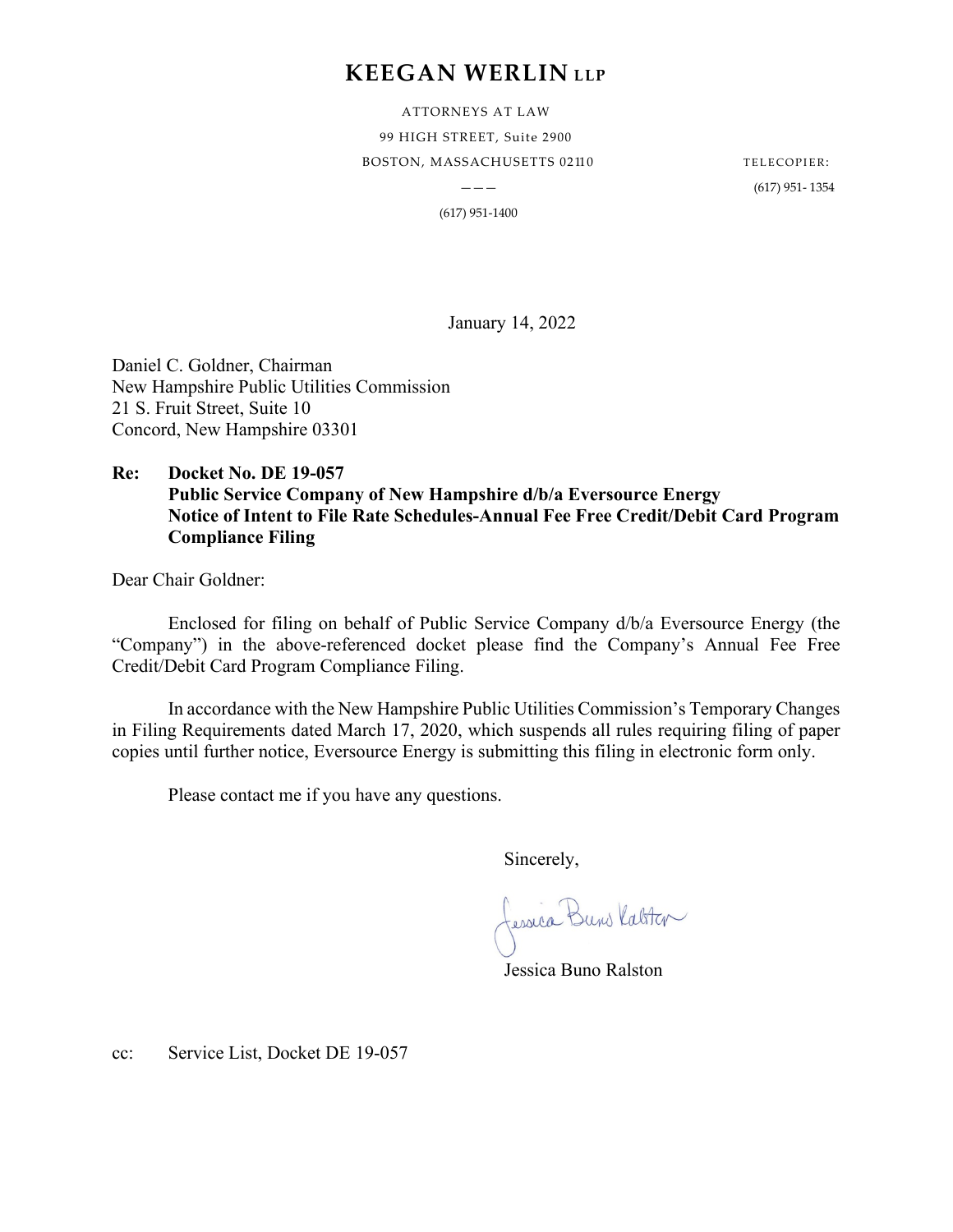#### **Docket DE 19-057**

# **Public Service Company of New Hampshire d/b/a Eversource Energy ANNUAL FEE FREE CREDIT/DEBIT CARD PROGRAM COMPLIANCE FILING**

As part of Public Service Company of New Hampshire d/b/a Eversource Energy's ("Eversource" or the "Company") most recent distribution rate case in Docket No. DE 19-057, the Company agreed to file an annual compliance filing regarding its Fee Free Credit/Debit Program that includes the following data for the immediately preceding calendar year:

- (i) the number of credit/debit card payments,
- (ii) costs associated with the credit/debit card payments,
- (iii) monitoring how quickly payments are being received from the date a bill is issued,
- (iv) number of credit card payments made by financially challenged/hardship customers
- (v) annual amount of uncollectibles, and
- (vi) qualitative improvements in customer satisfaction with this option.

The Company presents the following information on the Fee Free Credit Card Program for the time period February 11, 2021 (the date of program implementation) through December 31, 2021. Going forward, the annual compliance report will include a data for the full calendar year.

- (i) The Company received 238,020 Residential credit/debit card payments from February 11, 2021 through December 31, 2021.
- (ii) Company costs associated with fee-free payments totaled \$333,228 from February 11, 2021 through December 31, 2021.